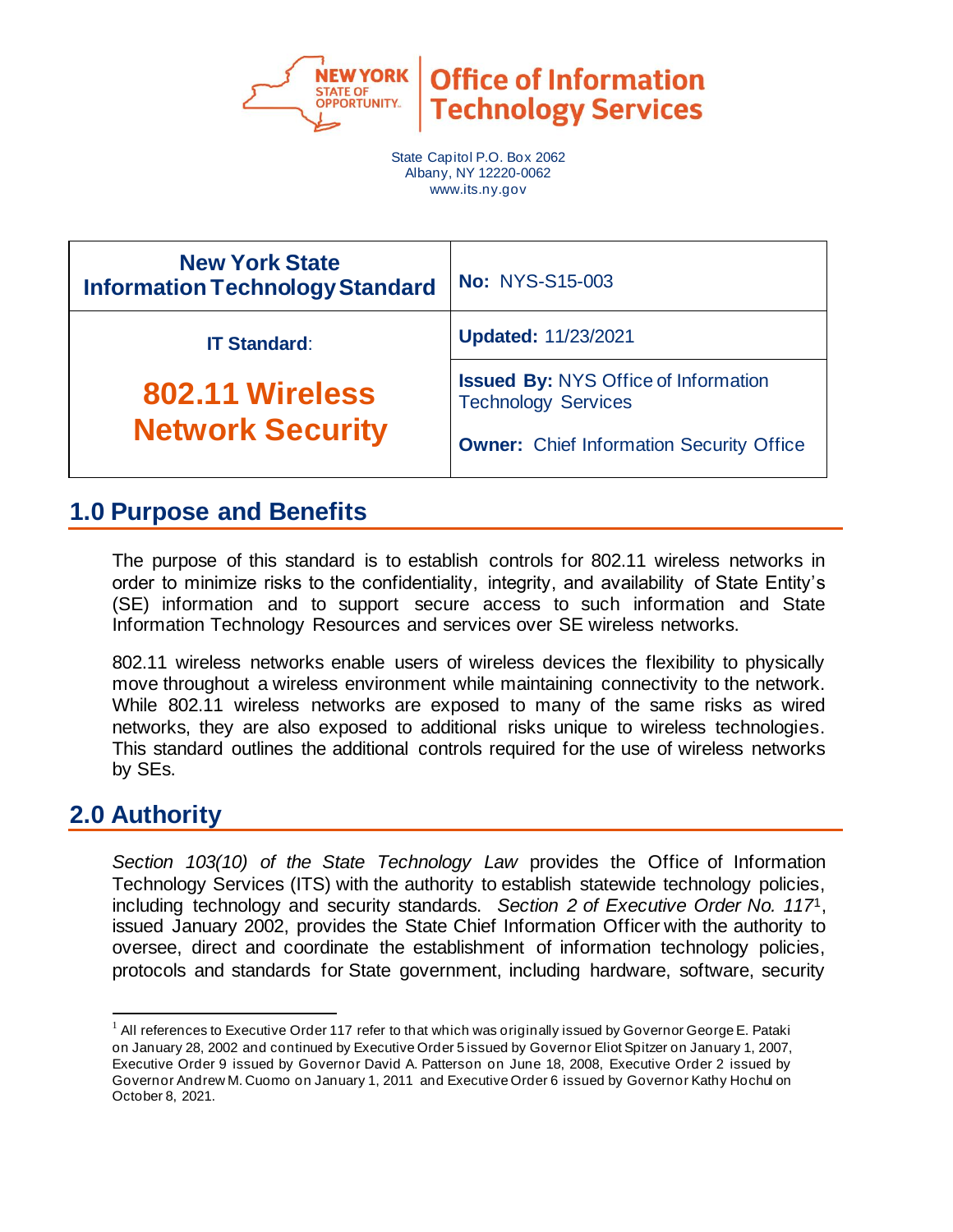and business re-engineering. Details regarding this authority can be found in NYS ITS Policy, *[NYS-P08-002 Authority to Establish State Enterprise Information Technology](https://its.ny.gov/document/authority-establish-state-enterprise-information-technology-it-policy-standards-and-guidelines)  [\(IT\) Policy, Standards and Guidelines](https://its.ny.gov/document/authority-establish-state-enterprise-information-technology-it-policy-standards-and-guidelines)*.

### **3.0 Scope**

This standard applies to all "State Entities" ("SE"), defined as "State Government" entities in Executive Order 117 or "State Agencies" as defined in Section 101 of the State Technology Law. This includes employees and all other third parties (such as local governments, consultants, vendors, and contractors), that use or access any ITS Information Technology Resource for which ITS has administrative responsibility, including systems managed or hosted by third parties on behalf of the ITS. While an SE may adopt a different standard, it must include the requirements set forth in this one.

This standard applies to all 802.11 wireless networks that store, process, or transmit SE information or connect to an SE network or system, including networks managed and hosted by third parties on behalf of the State.

The types of 802.11 wireless networks in scope include:

- Internal these SE wireless networks are directly connected to the State's internal Information Technology Resources and are only available to authenticated users.
- Public (authenticated) these SE wireless networks are not connected to the State's internal Information Technology Resources and access is limited to authenticated users.
- Public (non-authenticated) these SE wireless networks are not connected to the State's internal Information Technology Resources and are available for anyone to use without authentication.

#### **4.0 Information Statement**

- 1. 802.11 wireless networks must follow all requirements of the NYS-P03-002 [NYS](http://www.its.ny.gov/document/information-security-policy)  [Information Security Policy](http://www.its.ny.gov/document/information-security-policy) including, but not limited to, a risk assessment prior to implementation.
- 2. All wireless installations must be authorized by the management of the SE whose information will traverse the wireless network.
- 3. Security plan documentation, as required by the NYS-S15-003 [Secure System](http://www.its.ny.gov/document/secure-system-development-life-cycle-ssdlc-standard)  [Development Lifecycle Standard,](http://www.its.ny.gov/document/secure-system-development-life-cycle-ssdlc-standard) must include, at a minimum, the SE name, all Access Point (AP) locations, all supporting wireless infrastructure locations, the subnet on the wired network, and the Service Set Identifier (SSID).
- 4. APs and other supporting wireless devices must be placed in physically protected locations that minimize the opportunity for theft, damage, or unauthorized access.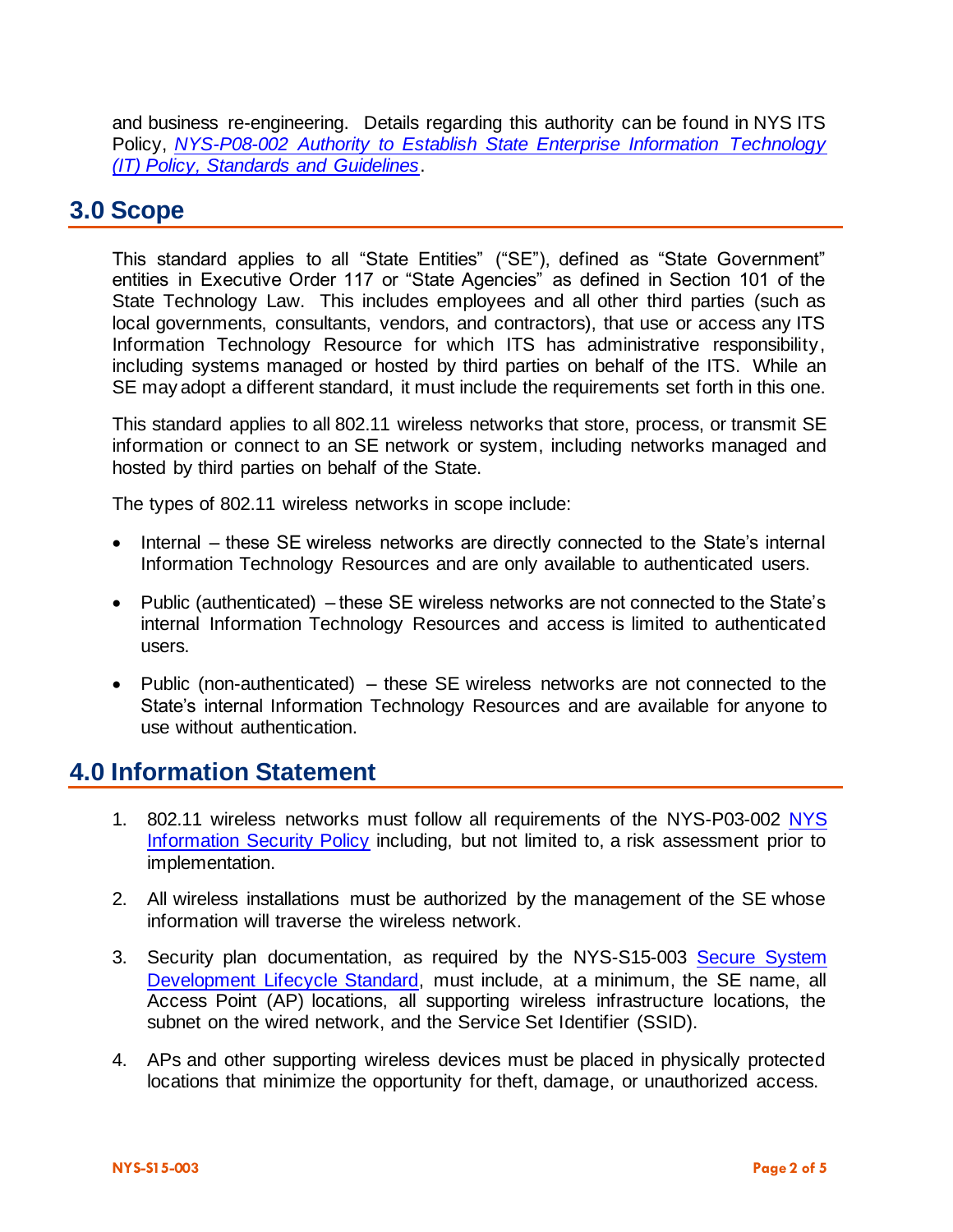- 5. Wireless network coverage must be managed to restrict the ability to connect outside of the SE-approved boundary.
- 6. The SSID of 802.11 wireless networks must be changed from the factory default setting.
- 7. The SSID must not include information that indicates the location, technology, or manufacturer details of the wireless network (e.g., Server-Rm-WiFi-Access, Wifi-Rm70 and Cisco-2400-WiFi). The SSID also must not include information that indicates the type of data traversing the network.
- 8. A wireless Intrusion Detection System (IDS) must be utilized on all SE internal wireless networks.
- 9. Public wireless networks (authenticated and non-authenticated) must be, at a minimum, physically separated from the internal wireless network or configured to tunnel to a secure endpoint outside the internal wireless network. The design must be included in the documented security plan.
- 10. Logical addressing schemas must be used for public wireless (authenticated and non-authenticated), internal wireless, and wired networks in order to effectively distinguish client connections between them.
- 11. While servers and information stores may be accessible over a wireless network, they must not directly connect to any wireless network.
- 12. APs on public authenticated or internal wireless networks must be configured to provide the strongest encryption settings available. At a minimum, Wi-Fi Protected Access (WPA) 2 – Advanced Encryption Standard (AES) must be utilized.
- 13. WPA2 personal mode must not be used for SE internal wireless networks.
- 14. WPA2 personal mode, with Wi-Fi Protected Access (WPS) disabled, may be used for public authenticated access points that do not connect to SE internal wireless networks.
- 15. APs which utilize passphrases (such as APs configured to use WPA2 personal mode) must use passphrases that conform to the NYS Authentication Tokens Standard and must be at least 14 characters in length and changed at a minimum every six months.
- 16. Passphrases used by APs must be changed from the factory default setting.
- 17. Administrative access to any wireless network devices (APs, routers, etc.) must not be allowed from any wireless network. All administrative access must be done via the wired network.
- 18. 802.1X authentication, specifically the Extensible Authentication Protocol (EAP), must be used for all devices connecting to SE internal wireless networks. SEs must use the EAP-TLS (Transport Layer Security) method whenever possible. Use of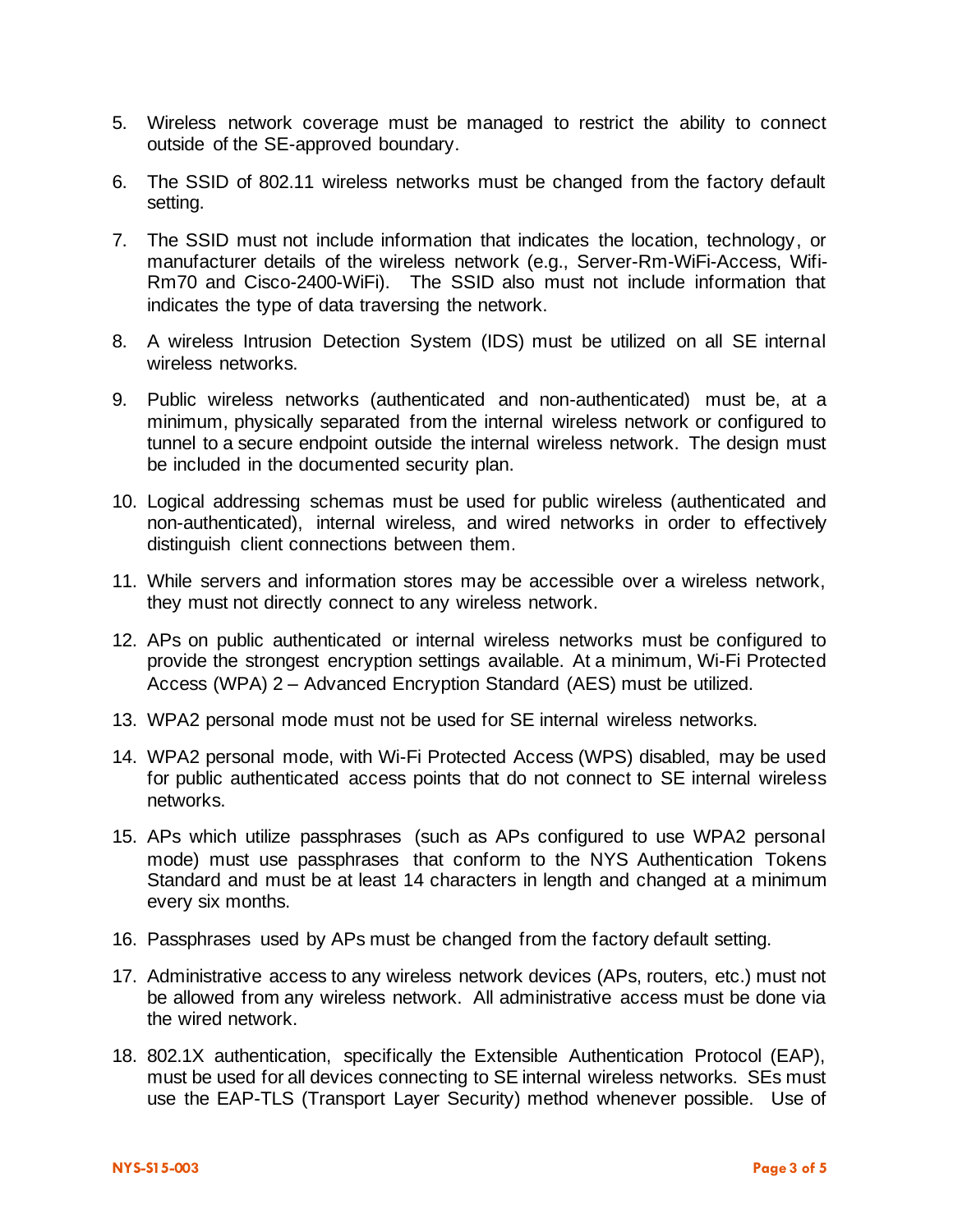Lightweight EAP (LEAP) or any of the following EAP authentication mechanisms is not allowed: EAP-MD5 (Message Digest), EAP-OTP (One Time Password), and EAP-GTC (Generic Token Card).

- 19. Wireless devices that connect to SE internal wireless networks must be configured to validate certificates issued by the authentication server during the authentication process.
- 20. Wireless devices must be configured to utilize identity privacy settings during the authentication process, where technically feasible.
- 21. Individual user authentication is required for SE internal wireless networks, in accordance with the [NYS-S14-006 Authentication Tokens Standard.](https://its.ny.gov/document/authentication-tokens-standard)

#### **5.0 Compliance**

This standard shall take effect upon publication. Compliance is required with all enterprise policies and standards. ITS may amend its policies and standards at any time; compliance with amended policies and standards is required.

If compliance with this standard is not feasible or technically possible, or if deviation from this policy is necessary to support a business function, State Entities shall request an exception through the Chief Information Security Offic[e exception process.](http://www.its.ny.gov/document/information-security-exception-policy)

### **6.0 Definitions of Key Terms**

Except for terms defined in this policy, all terms shall have the meanings found in [http://www.its.ny.gov/glossary.](http://www.its.ny.gov/glossary)

| Term                        | <b>Definition</b>                                                                                                                                          |
|-----------------------------|------------------------------------------------------------------------------------------------------------------------------------------------------------|
| <b>Access Point</b><br>(AP) | A hardware device or a computer's software that acts as a<br>communication hub for users of a wireless device to connect to a<br>wired Local Area Network. |

# **7.0 Contact Information**

Submit all inquiries and requests for future enhancements to the policy owner at:

**Chief Information Security Office Reference: NYS-S15-003 NYS Office of Information Technology Services 1220 Washington Avenue, Building 5 Albany, NY 12226 Telephone: (518) 242-5200 Email: [CISO@its.ny.gov](mailto:CISO@its.ny.gov)**